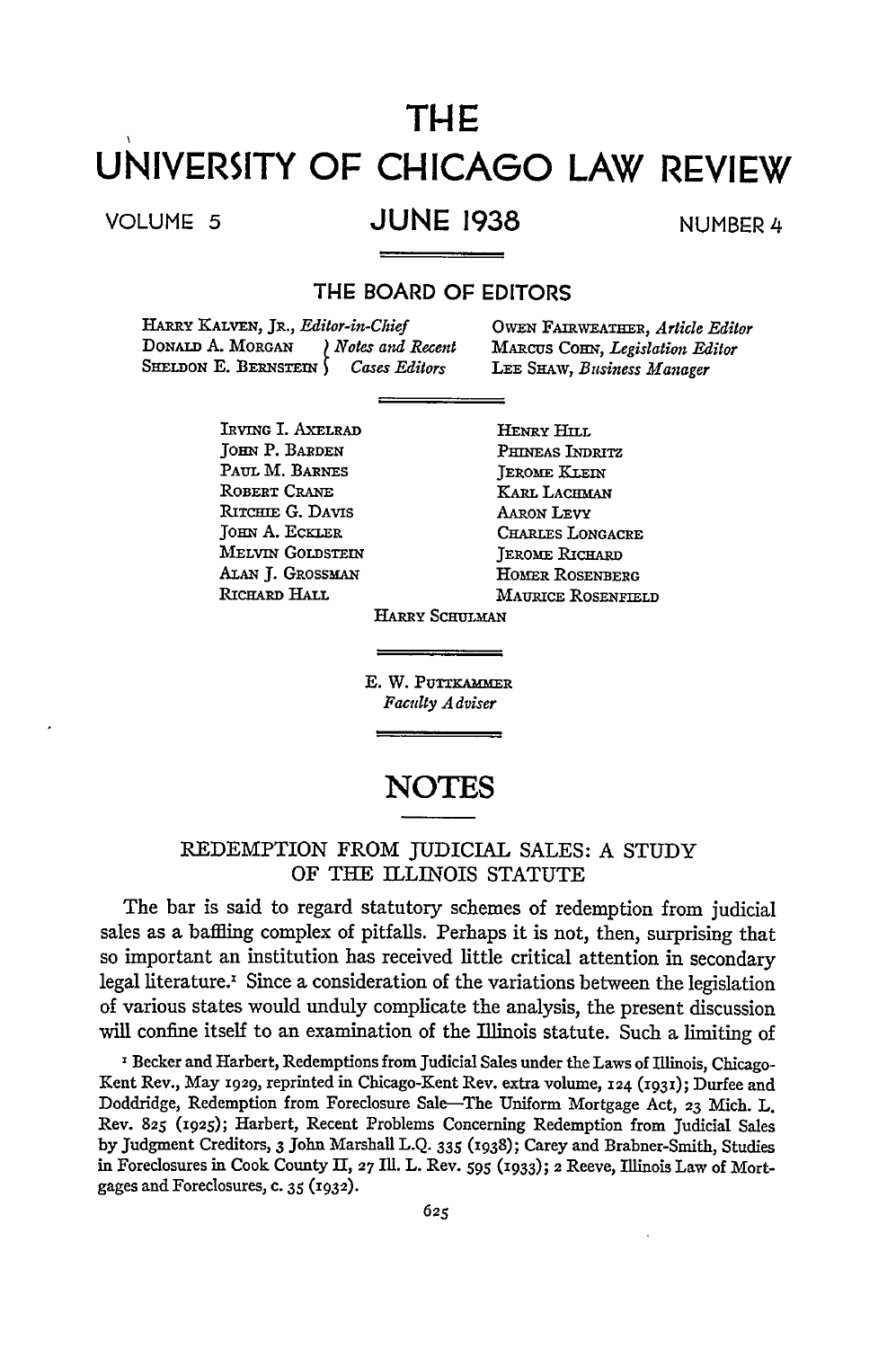scope has perhaps an additional utility because proposals to reform the Illinois law are again current.2

Since the way of reform of mortgage law has traditionally been to add to the then existing law rather than to attempt a fresh start, it is advisable, in order to understand the present scheme, to repeat briefly some mortgage history.3 In America foreclosure by sale was substituted at an early date for "strict" foreclosures. It is not clear whether the impetus to such a change came primarily from the mortgagor who sought a possible surplus over the mortgage debt or from the mortgagee who sought a deficiency.4 But in any event it was hoped that by enabling the competitive market to set the value of the land the imprecise operation of strict foreclosure could be avoided.

It soon became clear that this hope was invariably to be disappointed because the presence of the mortgagee at the sale invariably eliminated any competition. In order that he might protect himself against an outsider's getting the land too cheaply the mortgagee was allowed to bid at the sale. Since it was his sale and since the purchase money would go to pay off his debt, to avoid circuity he was allowed to bid by offering to cancel his debt *pro tanto.* The mortgagee<sup>5</sup> thus had a distinct advantage. He did not have to raise cash to bid and, what is more important, although he was bidding a depreciated debt he was treated for purposes of competition as though he were bidding cash.<sup>6</sup> It might be noted that the mortgagee enjoyed no such advantage if the land were worth more than the debt because the debt on hypothesis was worth the face value and hence the mortgagee could not bid more than the land was worth by using depreciated money. But even in such a case the mortgagee would not have to raise as much ready cash as an outsider. The result was that outsiders rarely came to sales in any case; and the mortgagee, as the sole bidder, was in a position to arbitrarily set the figure at which he would take the land on his debt. And the only check was the danger of a failure of confirmation by the court if the bid were nominal.7

2Rothschild, The Proposed Illinois Mortgage Act, Annual Report of the Illinois State Bar Association, 1937, 138.

311anna, Cases and Other Materials on Security 499-508 **(1932).**

**4** Tefit, The Myth of Strict Foreclosure, 4 Univ. Chi. L. Rev. **575 (1937)-**

**5** The same position is occupied by a judgment creditor at his execution sale. Most of what is said of the mortagee is equally applicable to the judgment creditor.

**6** For example, if the debt were \$i,ooo and the land worth \$5oo and the debtor without assets, the \$i,ooo debt would be worth only fifty cents on the dollar. To compete with a bid of \$6oo by the mortgagee an outsider would have to pay \$6oo in cash which on hypothesis is more than the land is worth whereas the mortgagee was surrendering only **\$300** of present value.

Compare Helvering v. Midland Mut. Life Ins. **Co., 300 U.S. 26** (1937); noted **5** Univ. Chi. L. Rev. **677** (1937) where, on the question of the income tax of the mortgagee, the Supreme Court refused to recognize that the dollars bid by the mortgagee were depreciated.

**7** Ballantyne v. Smith, **205** U.S. **285 (1907).**

626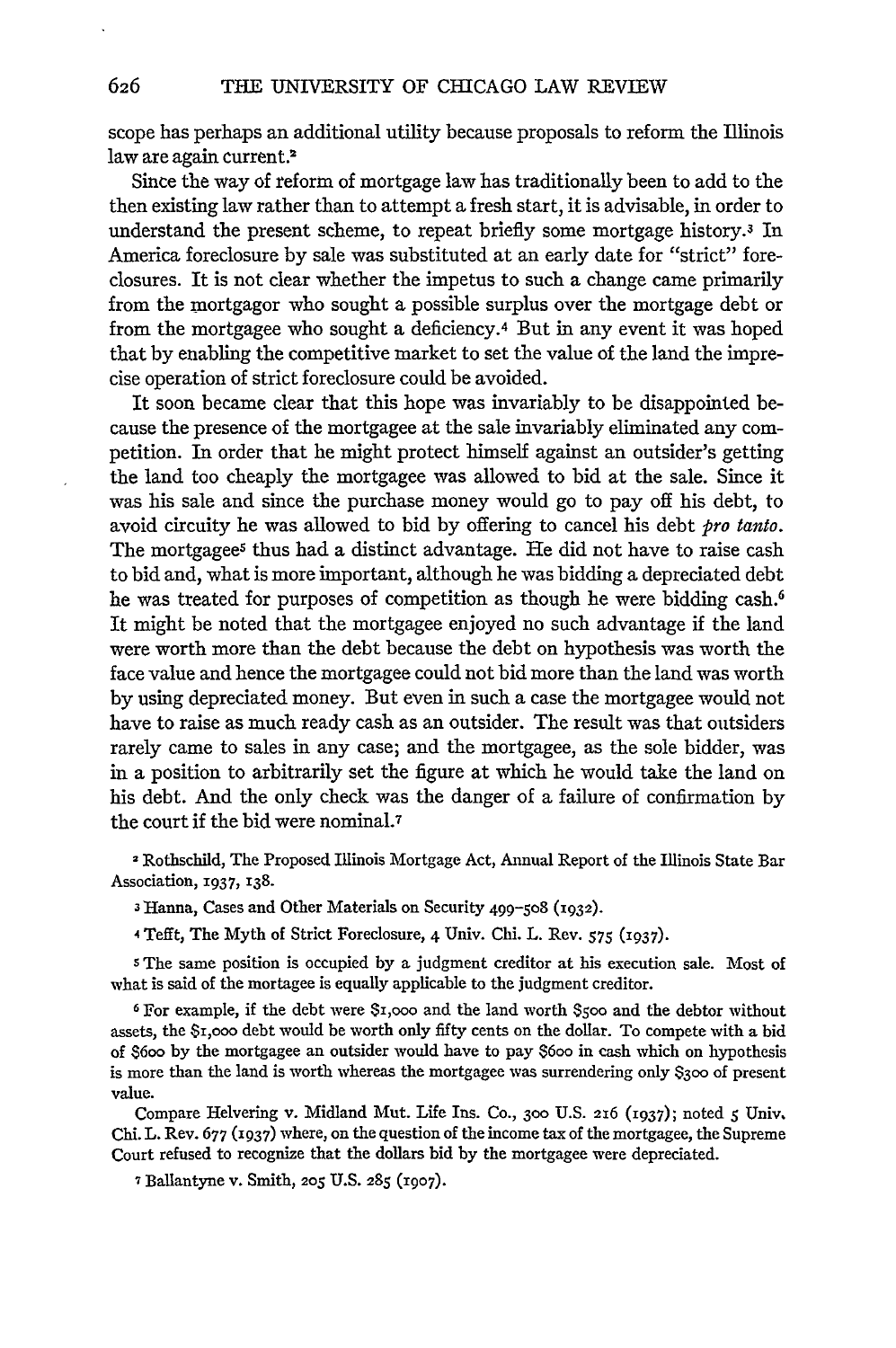The situation could have been remedied by denying to the mortgagee the power to bid at the sale.<sup>8</sup> But instead a statutory redemption period was added after the sale as a way of forcing the mortgagee to bid the value of the land,9 despite the absence of competition. The mortgagor and certain others were given the right to redeem during a specified period after the sale, not by paying off the mortgage, but by paying the mortgagee *what he had bid at the initial sale.* Although this is, as will be seen shortly, an oversimplified version of the statute, it is clear that the mortgagee by making a low bid ran the risk of being forced to surrender the property for less than he thought it was worth; consequently, if informed, he would, it was felt, bid what he thought was the value.

This brief summary is sufficient to call attention to two striking characteristics of the legislation. First, the statute, if successful, was intended to operate only as a threat.10 It was not desired that redemption actually take place but that the mortgagee bid adequately at the first sale. In fact, if redemption did actually occur in a given case, it was a sign that the statute had failed to work. Second, the success of the statute depended on a precise knowledge of the law by all parties concerned and on the mortgagee predicting what others would do if he made a given bid. It is well to keep this point in mind in estimating the complexity of the statute as it now stands.

Our concern is primarily with sections 18 and 20 of the Illinois statute on judgments, decrees and executions.<sup>11</sup>

Section 18 provides for redemption by "any defendant, his assigns or any person interested in the premises, through or under the defendant." Such redemption must occur within twelve months after the sale. If no redemption is made within twelve months, section 2o provides for redemption by a judgment or decree creditor within fifteen months after the sale. Where there are several judgment or decree creditors, section 24 provides for preferences to redeem based on the seniority of the judgments. Sections **21,** 22 and **23** are also relevant. Section **21** deals with the situation in which only the redemption money is bid; section 22 with when more than the redemption money is bid; section **23** with the further redemption period that then results.

This discussion will first consider redemption within the twelve to fifteen month period and then redemption within the twelve month period, first by creditors and then by the debtor. It will be convenient to refer subsequently

**8** This is the English solution. Law of Property Act (1925), **i5** Geo. V, **c. 20** § 91 (2). See Tefft, *op. cit. stpra* note 4, at 58o n. 28.

**<sup>9</sup>**On the history of statutory redemption see Durfee and Doddridge, *op. cit. supra* note *x,* at **825-842.**

<sup>10</sup> It is true that the statute has at least one other purpose—to give the debtor additional time to enjoy the property. But most mortgages now contain pledges of rents and profits; and even in the absence of a pledge, a receiver may be appointed. See Tefft, *op cit. supra* note 4, at 591. It is sometimes said that the statute is designed to give other creditors an opportunity to get their debts paid from the property. Cf. note 15 infra.

**11 Ill.** Rev. stat., **1937,** c. **77** §§ 18-24.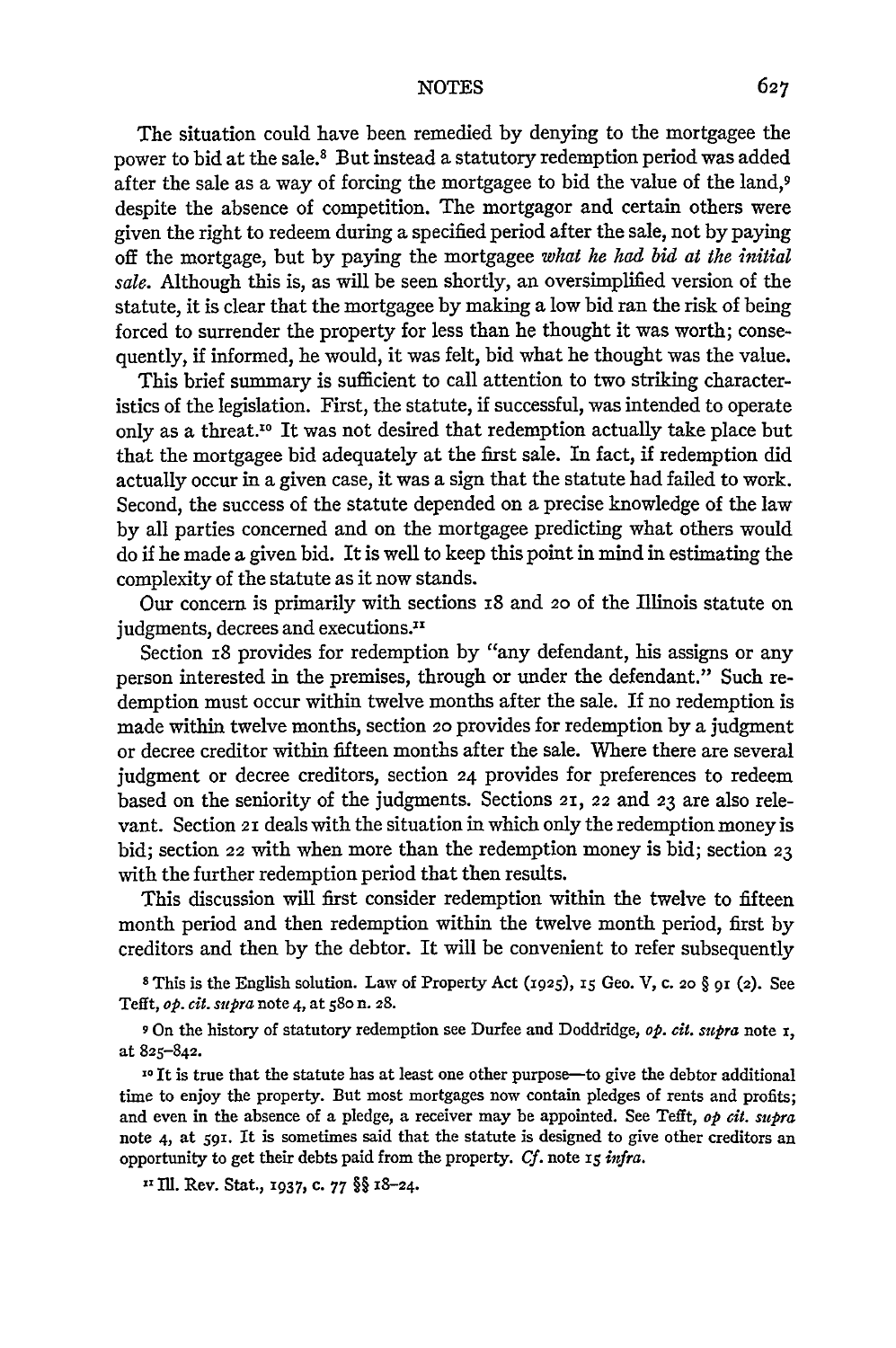to the twelve-fifteen month period as the secondary redemption period and to the twelve month period as the primary redemption period. After considering the adequacy of the threat provided by creditor and debtor redemption, the discussion will take up the position of the post-foreclosure grantee of the mortgagor who does not assume the mortgage debt. It will then shift to the operation of the statute in cases of bond issue foreclosures.

**I**

At first reading secondary redemption would seem to be the main threat to the mortgagee contemplated by the statute. The procedure for redemption, although in form an execution sale, really has no common law parallel. The redeeming creditor deposits with the sheriff the amount bid at the foreclosure sale together with a writ of execution which the sheriff levies on the property. The sheriff thereupon advertises the property for sale; the redemption money deposited is considered a bid of that amount by the redeeming creditor; $I<sup>2</sup>$  if no higher bid is made, a deed is executed to the redeeming creditor conveying the interest that the original purchaser would have taken had there been no redemption, and this is the final disposition of the property under the statute.<sup>13</sup> But if a higher bid is made, either by the redeeming creditor or by anyone else, only a certificate of purchase is given the successful bidder; the excess is paid to the creditor who redeems and his debt is *pro tanto* discharged. Judgment creditors are then given an additional sixty day period to redeem. If no such redemption occurs, the holder of the certificate of purchase will be given a deed; and again there is a final disposition of the property.'4 If redemption does occur, the same procedure is repeated.

It is to be noted that the significant thing about this procedure is that it gives the dominant position occupied by the mortgagee at the original sale to the redeeming creditor. If there is no bid over the redemption price, he gets the mortgagee's bargain free and clear and yet retains his judgment;<sup>15</sup> perhaps what is more important, he leaves the debtor subject to the same number and amount of debts. To give the redeeming creditor the same advantage that the mortgagee had is explainable only in light of the purpose of the redemption statute to avoid actual redemption.

The only check on the redeeming creditor is that the use of the device of a public sale creates the possibility of a higher bid by an outsider or other creditors. Since the redeeming creditor can bid his debt, the same disadvantages are present as in the case of the original foreclosure sale. *Prima fade* it would seem that there is no more reason for competitive bids here than at the former sale. But a "competitive" bid here serves an entirely different function. If no bid is made title vests with finality in the redeeming creditor. The purpose of a sub-

 $\frac{12}{9}$   $\frac{13}{9}$   $\frac{13}{9}$   $\frac{14}{9}$   $\frac{16}{9}$   $\frac{22}{3}$ .

**is** His position is even stronger than that of the mortgagee at the sale; he has an incentive not to bid any more than the amount of the redemption money until an outside bid is made.

Ń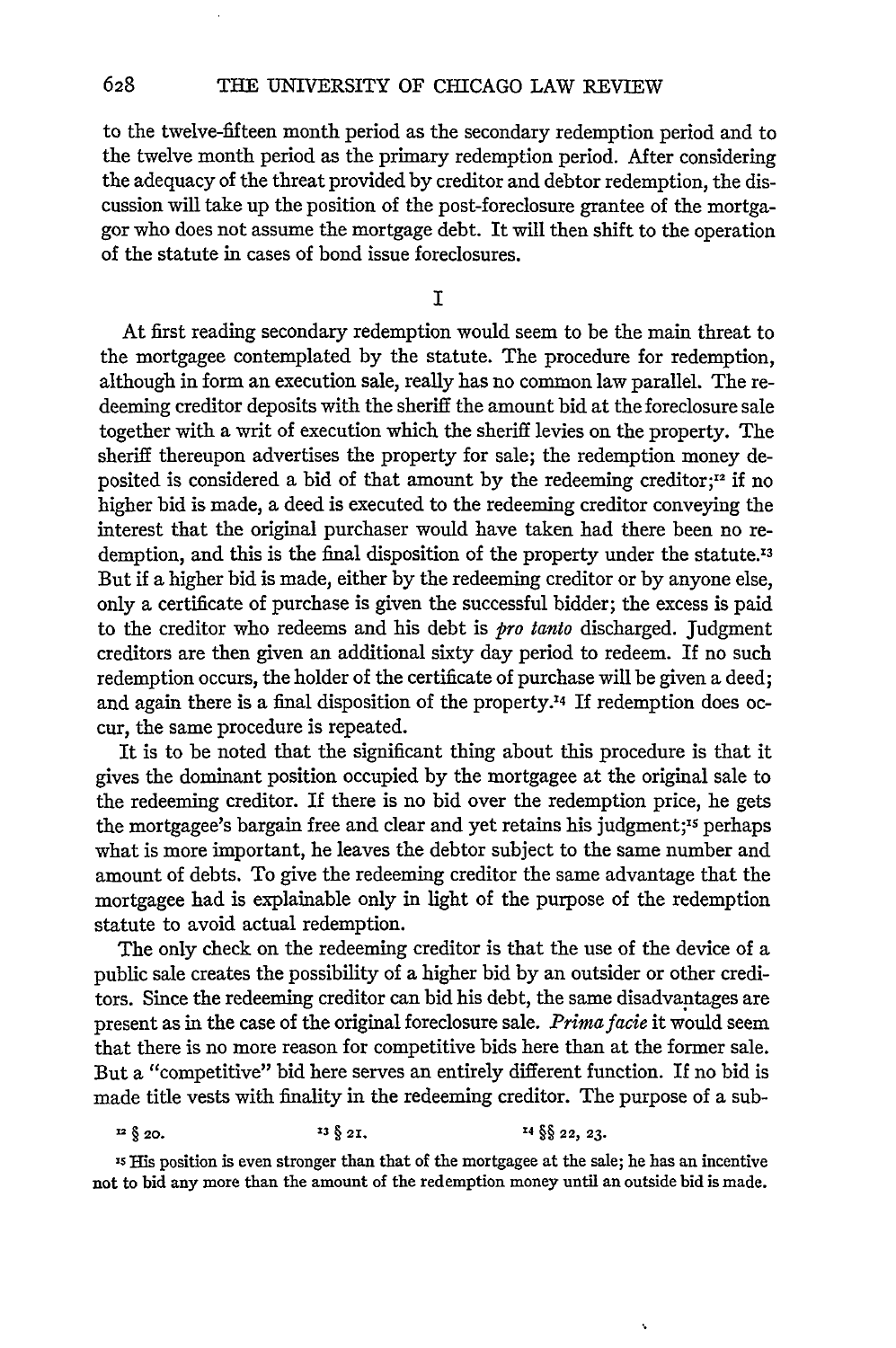sequent bid is to force the redeeming creditor *either* to bid the amount of his debt (or at least the value of the land) *or* to leave the land open to further redemption at a slightly stepped-up bargain price. If he does the former, his debt in *pro tanto* discharged by his own bid, thus increasing the share of the remaining creditors in the unmortgaged assets of the debtor. And an informed creditor will not risk doing the latter. In either event, the possibility of further redemption then exists and the procedure indicated would be repeated.

In so far as the statute is designed to provide a check on the redeeming creditor, it is too complicated to work. Further even **if** creditors should understand the re-redemption process, they have a decreasing incentive to redeem as the process continues because each new redemption is from a higher bid. But at this point it must be remembered that the statute fails in its purpose if redemption from the mortgagee actually takes place. Hence the statute de- pends not on the threat of the other creditors to the redeeming creditor but on the threat of the redeeming creditor to the foreclosing mortgagee. The effectiveness of this threat will be evaluated subsequently.<sup>16</sup>

It will be recalled that the redeeming creditor occupies a highly desirable position. Consequently, the statute provides that creditors have preferences to redeem in the order of their judgments or decrees.<sup>17</sup> There are two unusual features of this priority scheme as it now stands. First, junior mortgagees, since priorities are based on the order of judgments or decrees rather than liens, are entitled to redeem within the secondary period only if they have obtained a decree.<sup>18</sup> This seems curiously unfair although the unfairness is somewhat academic since if the statute works no redemption takes place. Second and more important, is the effect of *Crowder v. Scott State's Bank.'9* There, two creditors reduced their claims to judgment within five days of each other. The first creditor levied execution on his lien, and bid in at the sale at a nominal figure. No redemption was made within twelve months, and on the first day of the secondary period both creditors attempted to redeem. The court held that the creditor who had foreclosed had the prior right to redeem because of the priority of his original judgment. This decision, in a large class of cases, has a disastrous effect on the policy of the statute. Wherever the lien foreclosed is a judgment lien, as contrasted with a mortgage, the threat of redemption to the foreclosing creditor is negligible since he has the first right to redeem. In brief his dominance during the redemption period is as great as it was during the initial foreclosure sale. However, the *Crowder* case would not apply to the case of a mortgage, since the mortgagee does not become a judgment creditor until the deficiency decree is entered and hence the deficiency decree is not prior to existing judgments.

**16** See Part III *infra.* **17** § **24.**

**Is** Witehead v. Hall, 148 Ill. **253,** 35 N.E. 871 (1893); Heinroth v. Frost, 250 Ill. **102,** 95 N.E. *65* **(1g91);** 2 Reeve, *op. cit. supra* note i, at 833.

x9 *365* IIl. 88, *5* N.E. (2d) 387 (1936).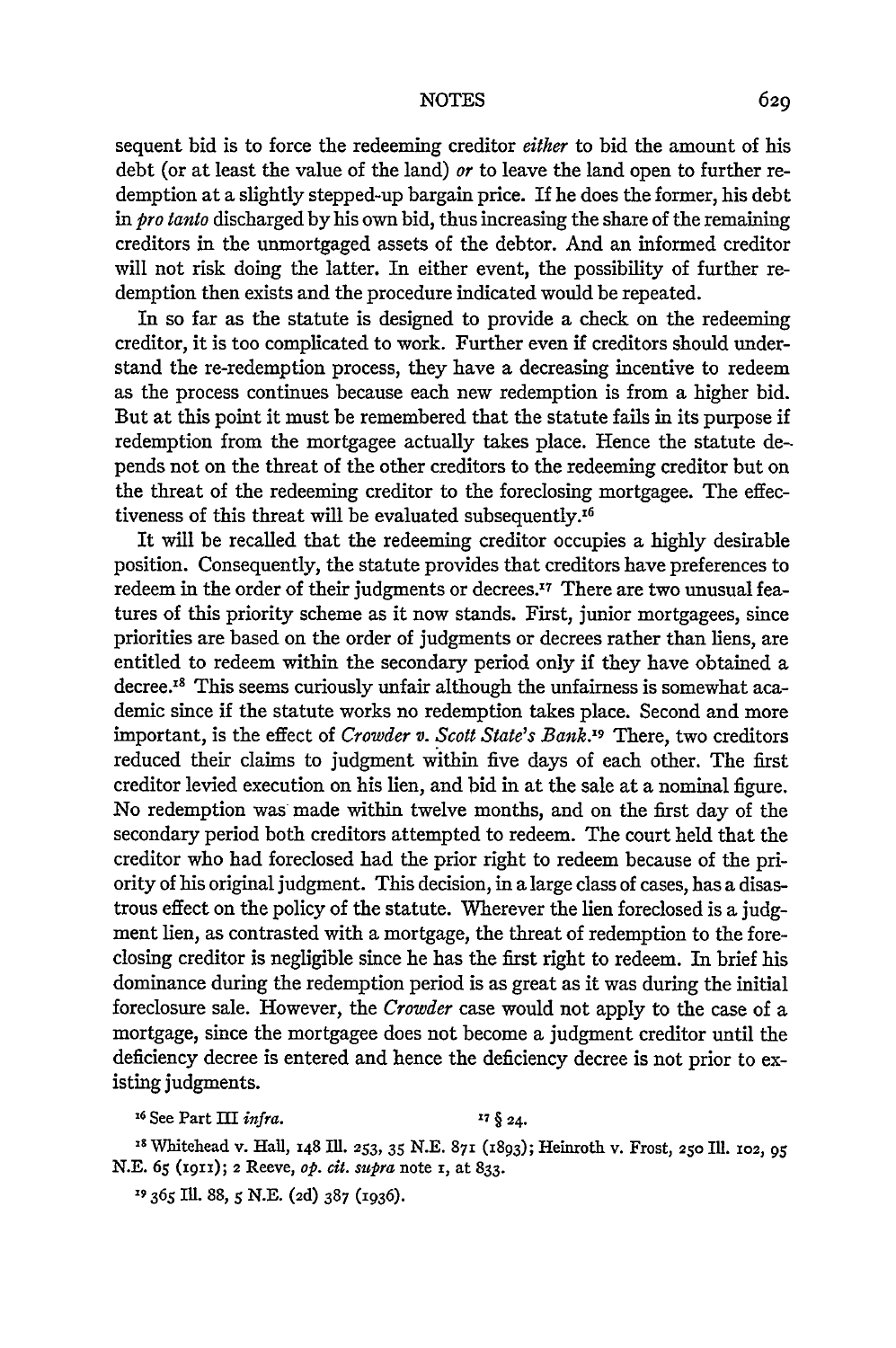Secondary redemption is, as we have just seen, reserved exclusively for judgment or decree creditors. It is not at once apparent that creditors were also intended to have a right to redeem within the primary period. It might seem that the phrase "any defendant **....** or any person interested in the premises, through or under the defendant," was intended to be limited to the debtor or his successor and to persons claiming through or under the defendant who could not redeem after the twelve'month period.

But the statute has been construed to give judgment creditors joined as defendants an opportunity to redeem within the primary period.<sup>20</sup> Joinder is normal because the liens of judgment creditors who are joined as defendants are not enforceable against the purchasers; $22$  joinder is desirable to the mortgagee whether he intends to buy in, or whether he intends to attract outsiders to the sale. The interpretation of *any defendant* to include judgment lienors who are joined seems unfortunate since such lienors are specifically provided for in the twelve-to-fifteen month section. This conclusion is reinforced by the further wording in the twelve month section that persons interested through or under *the defendant* may redeem. This seems to indicate that the phrase "any defendant" as used earlier in the section refers to the mortgagor or his successor, and not to any other person who may happen to have been joined. Such an interpretation of the statute need not have prevented junior mortgagees joined as defendants from redeeming within the twelve months since they are not specifically provided for elsewhere in the statute.

The striking characteristic of redemption within the primary period as contrasted with that within the secondary period is that the redeeming creditor is treated as redeeming for the debtor. Title revests in the debtor<sup>22</sup> and the liens of the outstanding judgment creditors attach precisely as they would to afteracquired property of the debtor.<sup>23</sup> An example will be useful here. The debtor's

20 Easter v. Holcomb, 22 111. App. 485, **490** (1921); Harbert, *op. cit supra* note i, at 336. It is to be noted that Mr. Harbert suggests that lien creditors, even though not joined as defendants, may redeem within the primary period. This must depend upon the theory that creditors who have obtained their liens by force of the judgment statute are parties "interested in the premises, through or under the defendant." The cases cited are of doubtful authority on this point.

21 Heinroth v. Frost, **250** Ill. **102, 95 N.E.** *65* **(191i).** See Hack v. Snow, 338 Il. **28, [69** N.E. 8i9 **(1930).**

The statute says simply that the sale becomes null and void. Nothing short of an involved discussion could describe the interests of the debtor and the purchaser before and after redemption. All that is meant here is that after redemption the land *again* becomes reachable by creditors. This is so strikingly similar to the debtor's acquiring property that it is convenient to talk in terms of after-acquired property.

23No Illinois case as to priorities of judgment liens on after-acquired property has been found. It is believed that under the wording of the Illinois statute judgments become liens upon after-acquired property with priority and not as simultaneous liens. Cf. Hulbert v. Hulbert 216 N.Y. 43o , **iii N.E. 70** (1916). Even if the Hulbert case is followed, the present situation can be distinguished since here the original priority, which is to be restored, was based originally on diligence.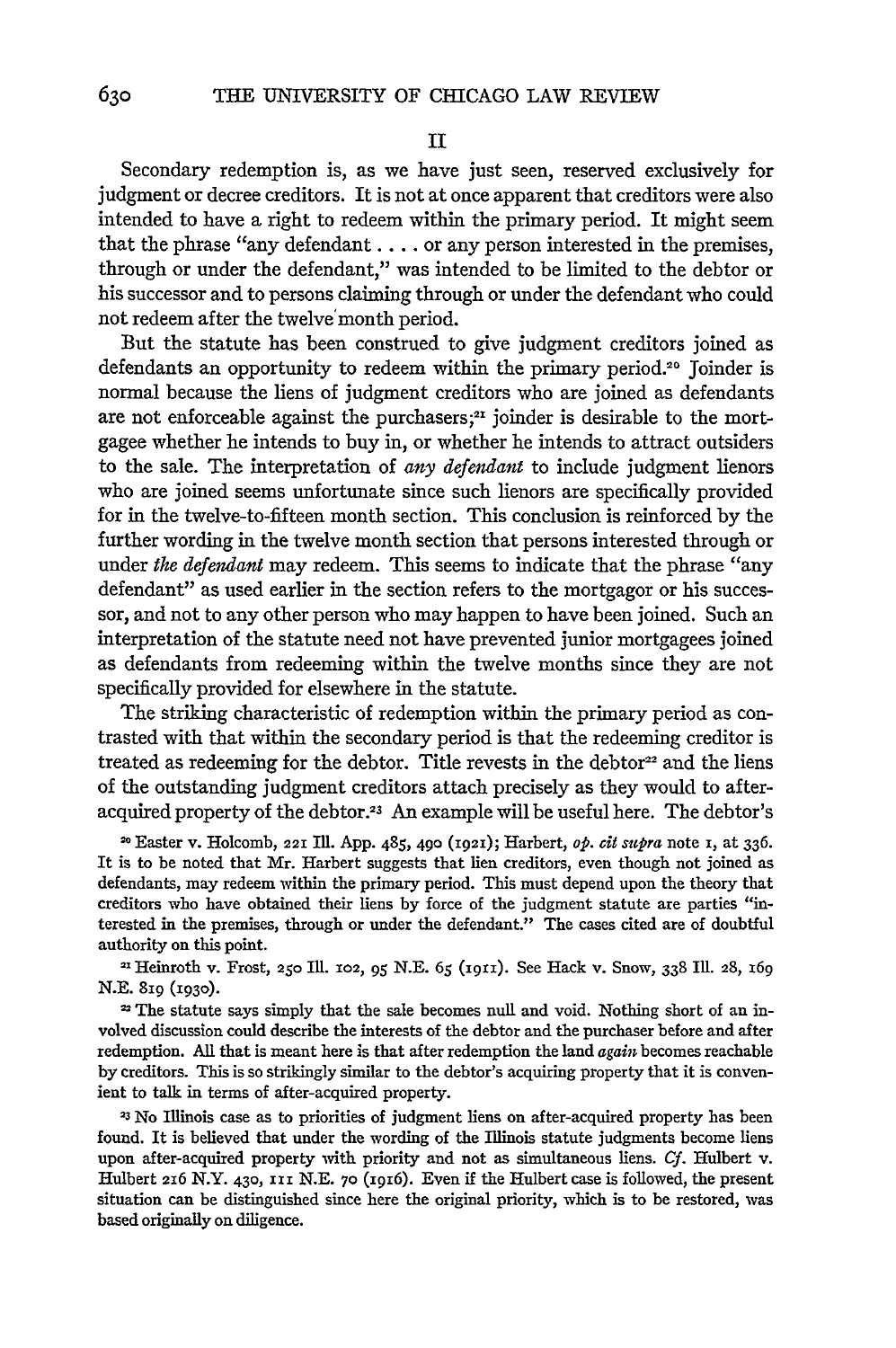property worth \$io,ooo is subject to A's first mortgage of \$io,ooo and B's judgment lien of \$io,ooo. A forecloses, serving B as a defendant, and buys in for \$2,ooo at the sale. If B redeems within twelve months he pays A \$2,ooo and acquires a first lien for **\$2,ooo.24** In addition he still has a judgment for \$io,ooo which is prior in time to A's deficiency of \$8,ooo and these two judgments attach to the debtor's "newly acquired" property in their temporal order. In the case where B is a second mortgagee the result is exactly the same although the rationale is less clear.25

The result is that B now has a \$12,ooo first lien and A an \$8,ooo second line. Had B not redeemed he would have had merely a \$10,000 judgment to be satisfied out of whatever other assets the debtor had. Hence the advantage to the creditor of redeeming within twelve months *over not redeeming at all* is quite decided. But providing for redemption by creditors within twelve months adds nothing to the threat presented by allowing them to redeem within the secondary period. If the creditor had redeemed within the primary period in the above example he could then have realized on his \$12,ooo lien only by foreclosing and subjecting himself to a fifteen months redemption period. And since he is a judgment creditor he can under the *Crowder* case<sup>26</sup> redeem from himself twelve months after his foreclosure sale.<sup>27</sup> There is little difference between his doing this and his redeeming from the original sale within the secondary period. If anything primary redemption adds additional steps with attendant increases in time, expense, and possibility of error. Consequently, the creditor will normally redeem within the secondary period. Since the only result of permitting creditor redemption within the primary period is to add a functionless complexity to an already complicated statute, the much preferable construction is that suggested above, denying this right.

No problem of comparable difficulty is presented by the case of debtor redemption. He can only redeem within the twelve month period<sup>28</sup> and the

**<sup>24</sup>**Ogle v. Koerner, 140 Ill. **170,** 29 **N.E. 563** (1892); **Ill.** Nat'l Bank v. Trustees of Schools, **211 Ill. 50, 71 N.E. 1070 (1904).**

**2S** To treat the second mortgage exactly like a judgment lienor seems to be the soundest view and is the one adopted by the commentators. Becker and Harbert, *op. cit. supra* note i, at 134-I37. The matter is complicated, however, by the tendency of the Illinois courts to treat the second mortgagee as an assignee of the debtor and to speak of him as taking free of the deficiency. Ogle v. Koerner, 140 M1. **170,** 29 N.E. 563 (1892); Seligman v. Laubheimer, **58** Ill. **124 (1871).** But even **if** the second mortgagee is called an assignee, as a result perhaps of the title theory of the mortgage, the debtor still has an equity of redemption from the second mortgage and this interest in the property would be subject to the deficiency and other liens against the debtor. *Cf.* the position of the assignee of the mortgagor's entire interest discussed in part IV *infra.*

**26** See **p.** 629 and note **19** *supra.*

27This is not true of the second mortgagee since, under present law, he cannot redeem within the secondary period unless he is a decree creditor. See note i8 *supra.* Hence, he would have to redeem within the primary period; but the failure to provide for redemption by junior mortgagees within the secondary period has been criticized.

**28 § 8.**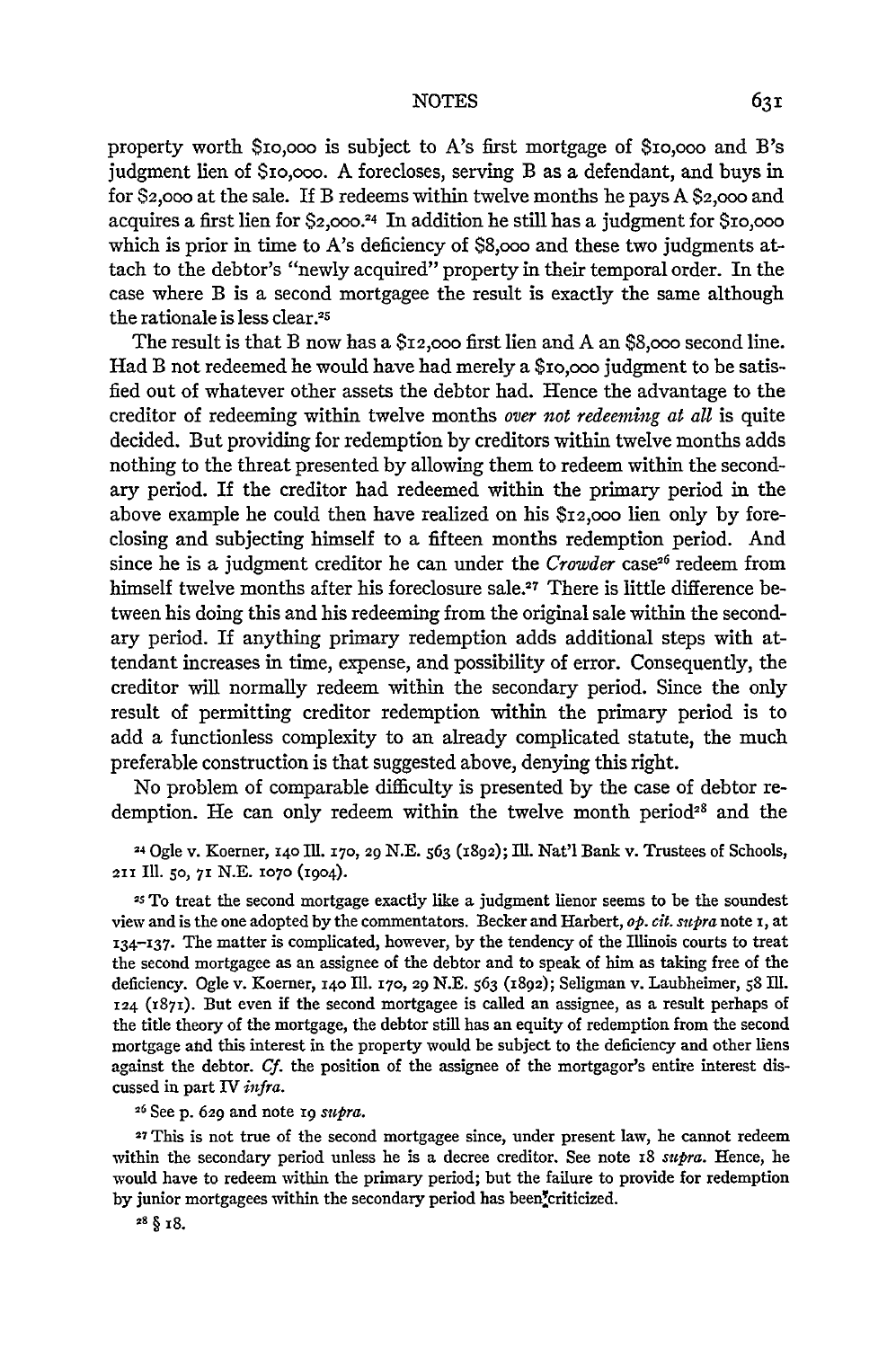effect of his redeeming is quite obviously to revest title<sup>29</sup> in him. Consequently the outstanding liens attach in their original order and the mortgagee's deficiency is demoted.3

#### III

So far we have seen that the possibility of redemption by either creditors or the debtor is the means provided by the statute to induce the mortgagee to bid the value of the land. But the mortgagee need never fear redemption by the debtor. First, it is highly unlikely that the debtor will have recouped financially during the year redemption period. Further even if he does have money he has only slight incentive to redeem. The only effect of his redemption is to pay off the first lien to the extent of the redemption money since the deficiency and the other liens re-attach. Where the debtor has the most incentive to redeem, namely, where the mortgagee is the only creditor and redemption will effect a desirable delay, the mortgagee has the least to fear since his deficiency is still a first lien. If there are other creditors so that redemption by the debtor would demote the deficiency lien, there is no likelihood of the debtor's redeeming since the property remains encumbered with the outstanding liens including the deficiency.

The failure of debtor redemption to provide an effective threat would seem to rest the success of the statute on creditor redemption. It is clear, then, that the statute must fail in the cases where there are no creditors other than the mortgagee. Further, where the foreclosing lienor has a judgment lien as distinguished from a mortgage, the *Crowder* case in giving him the first opportunity to redeem in the secondary period destroys the effectiveness of the statute since he presents no threat to himself. Under the same doctrine, there is no probability of redemption in the primary period since the senior lien is not demoted thereby. And in any case creditor redemption as a device has its weaknesses. Creditors are notoriously hesitant to put up money presently as a way of getting their debt paid in the future. Further, it is obvious that the threat to the mortgagee of the possible appeal of the land to the limited class of creditors at the *purchase price* is less than the threat of the appeal to the public at large. Even a grossly inadequate bid may appear to be the value of the land to the fixed and small group of creditors although it would be tempting to outsiders if they might be solicited by the ordinary technique of salesmanship.

#### IV

This does not complete the picture. Perhaps the most important person in the statutory scheme is the post-foreclosure assignee who does not assume the mortgage debt. The statute does provide for the assignee either as an "assign" of the defendant or as "a person interested, through or under the defendant."<sup>31</sup> Conceivably, however, the statute was intended to include only

"See note **22** *suptra.* **3o** Becker and Harbert, *op. cit. sutpra* note **i,** at i3o.

**<sup>31</sup>**Rubin v. Chicago Title and Trust Co., 249 **1T1.** App. 486, **490 (1928).** See Lawn View Bldg. Corp. v. Winstock, 288 Ill. App. 32o, **6** N.E. **(2d) 276** (1937).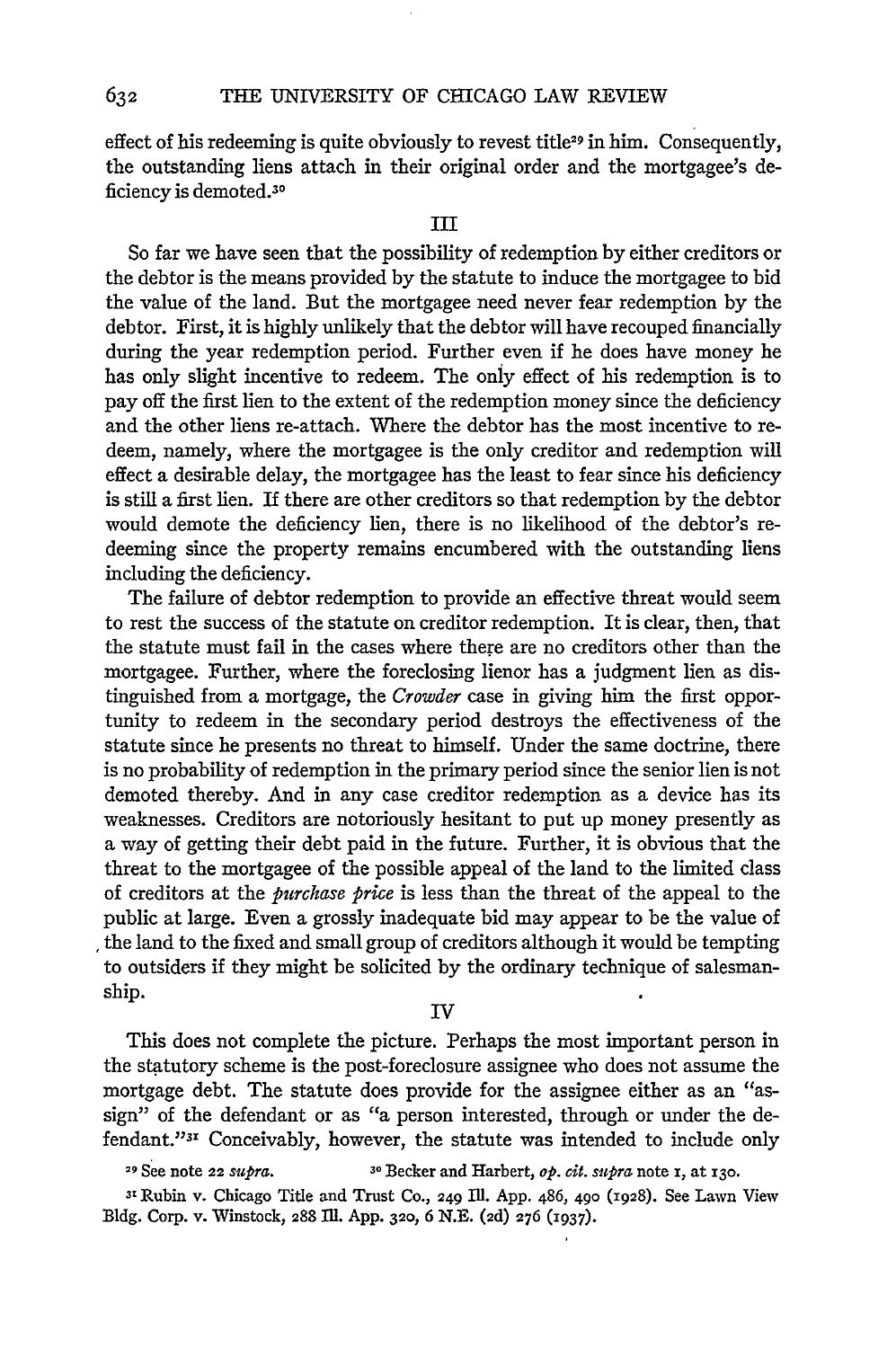assignees as of the date of the foreclosure sale. But the significant thing is not in the court's sanctioning assignments after foreclosure but in their generous treatment of such an assignee. The assignee takes the property free and clear of all liens that are foreclosed and *provided for in the decree*, an important qualification to be discussed presently. Since his assignor, the debtor, would not take the property so unencumbered, the assignment in a sense gives the assignee greater rights than the assignor had. But if the mortgagee is the only creditor, the effect of redemption by the mortgagor is to revest title in the mortgagor subject to the lien of the deficiency decree. The debtor has simply re-acquired the property and still has a deficiency outstanding, which, as is normal, attaches to all realty that he acquires.<sup>32</sup> But in the case of the assignee redeeming, the assignee and not the debtor acquires the property; and the deficiency does not attach since it is not his debt.33 The effect of the assignment is not only to transfer the debtor's power to redeem but to transfer the property interest giving rise to this power. The case of the post-foreclosure grantee is, in terms of mortgage theory, precisely the same as that of the pre-foreclosure grantee of the mortgagor who does not assume the debt. <sup>34</sup>

Where there are liens in addition to the mortgage a complicating factor is added by the procedures for dealing with the junior interests. If the junior lienors are not joined as parties, the foreclosure proceeding has no effect on their liens.35 It is clear that the assignee would take subject to the liens. If the lienors are served with process and thereupon file a cross-bill to foreclose their own liens, their liens are provided for in the decree and like the mortgage disappear from the land; consequently, as we have already seen the assignee takes the land unencumbered. Finally, where the junior lienors do not want to foreclose their liens, but are brought into the foreclosure as defendants,<sup>36</sup> the liens are good against the assignee just as in the case where the lienors are not served at all. A seeming inconsistency arises because in this last case the liens are not good against a purchaser at the foreclosure sale. But unless the purchaser were given this protection, foreclosure would achieve nothing whenever lienors would be unwilling to foreclose.

V

Redemption by the assignee is potentially the most effective threat under the statute. The statute in order to work requires not merely the possibility but the probability that someone will redeem *unless* the mortgagee bids the value of the land. The more people who have a chance to redeem if the bid is

#### **32 § IS.**

*<sup>3</sup>*Rubin v. Chicago Title and Trust **Co.,** 249 **Ill. App.** 486 **(1928);** Barney v. Harnesberger, **148** Fed. 346 **(C.C.A.** 7th 19o6).

**<sup>34</sup>**See generally on the problems attending a transfer of the mortgagor's interest, 4 Univ. Chi. L. Rev. 469 **(1937).**

**3S** Strang v. Allen, 44 Ill. 428 (x867); Hodgen v. Guttery, **58** Ill. 431 (1872).

*36* Where the foreclosing lienor is a judgment creditor, there is no formal action preceding the sale to which other lienors may be made parties.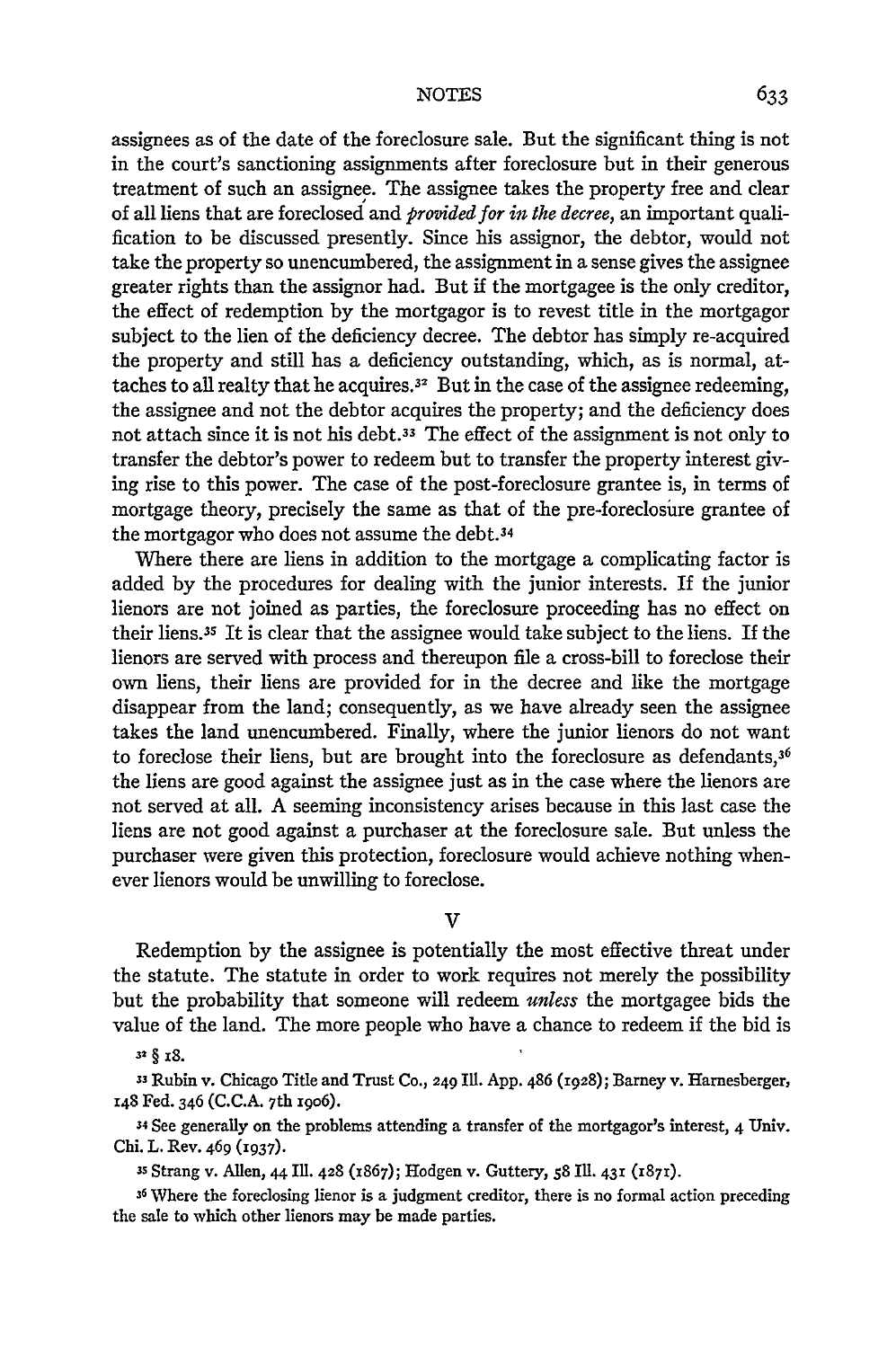low, the more probable it is that someone will in fact redeem; and so the more probable it is that the mortgagee will initially bid what he thinks is the value of the land. It is clear that the assignee device has the advantage of offering redemption to the largest possible class of prospective redeemers. Further, creditor redemption has the disadvantage of not only restricting redemption to a limited class but also of restricting it to those who may be least interested in the property.

But under the present state of the law these advantages of the assignee device have not been fully realized. It has been pointed out that creditor redemption fails utterly where there are no creditors other than the mortgagee. It is clear that the assignee device adequately covers such a case. But where there are junior liens, the assignee, as we have noted, takes subject to them except where the lienors have filed cross-bills to foreclose. While it is true that creditor redemption<sup>37</sup> does not have this defect, nevertheless it does not work because of defects inherent in appealing to a limited class. Thus if the assignee were permitted to take free of all liens, the device would be superior to creditor redemption and would in all cases provide a clearly defined threat to the mortgagee. It would not be too unorthodox to free the property from liens of junior lienors who have been joined as defendants. It must be remembered that they are at present deprived of their liens as against the purchaser at the foreclosure sale. Much the same reason operates to justify the further limiting of the liens as suggested. It is ironic to note that in *Hack v. Snow* an Illinois appellate court did just that,<sup>38</sup> only to be reversed by the Supreme Court,<sup>39</sup> after criticism by commentators. <sup>40</sup>

One final observation is in order as to the effectiveness of assignee redemption. It is clear that the device depends upon the debtor having an incentive to assign. There is little incentive for the debtor to seek out an assignee unless the proceeds from the sale of his redemption right are exempt. To provide such an exemption here raises most sharply the criticism that the assignment device itself effects a fraudulent conveyance. If the debtor has given away his interest in the property, the transfer can be viewed simply as a gift by an insolvent. Correlatively, if the debtor has been paid for his interest, the transaction can be viewed as one in which cash is paid to a debtor who is anxious to change his assets into a form easily concealed from his creditors.4' It can be objected that this is not a fraudulent conveyance because the debtor has only transferred property which the creditors could not reach-namely, his statutory redemption right. This perhaps requires a word of explanation. The right

**<sup>37</sup>**This refers **only to** redemption in the secondary period.

**38 252** Ill. **App.** 51 (1929).

**39 338 Ill. 28, i6g N.E. Sg (293o).**

<sup>40</sup> Becker and Harbert, op. cit. supra note 1, at 132.

41 Green v. Tantum, **i9 N.J. Eq.** *io5* (1868); Glenn, The Law **of** Fraudulent Conveyances **4o6 (1931).**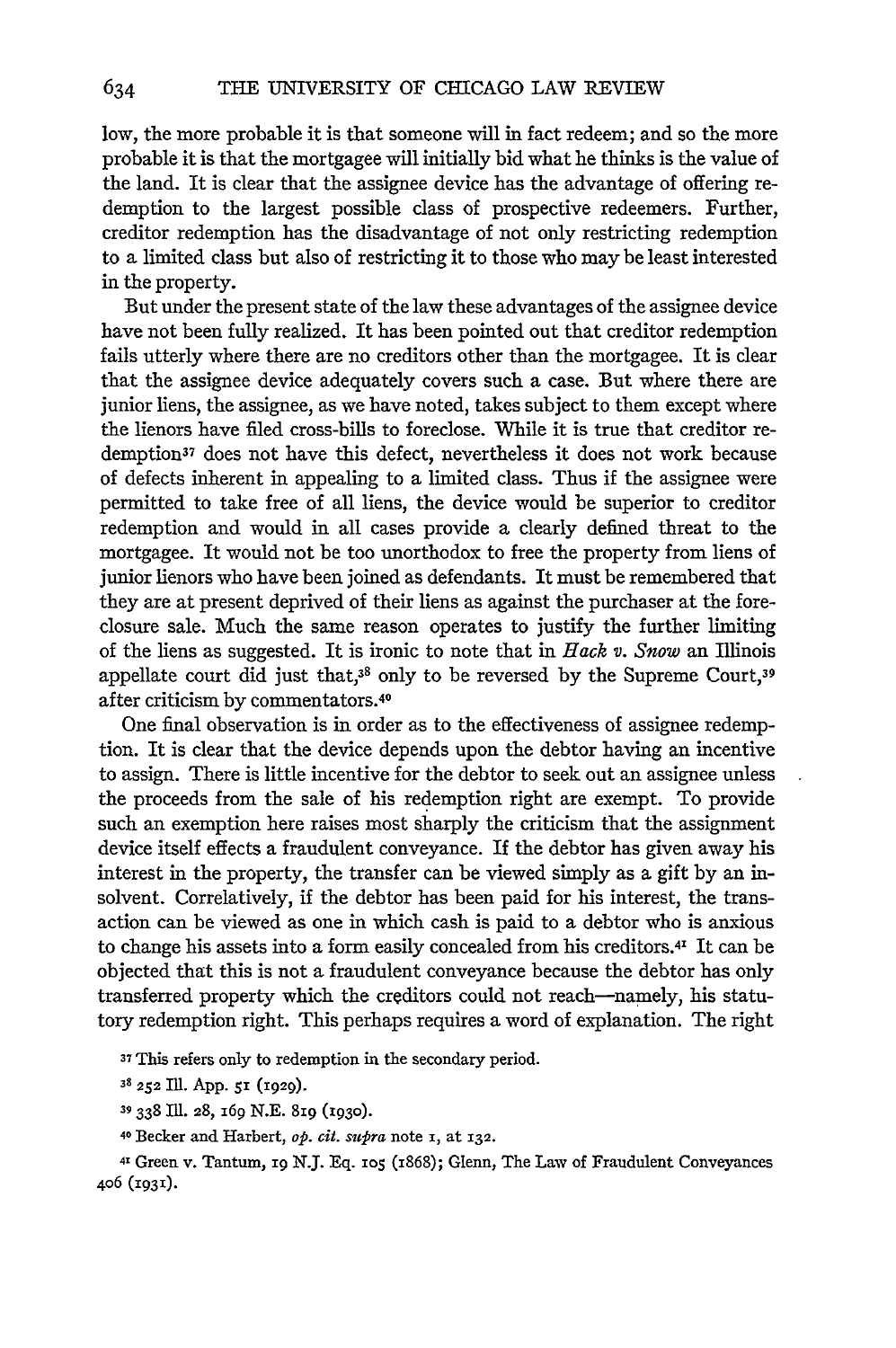to redeem is a residual right of the debtor, remaining after property has been involuntarily sold. It is the personal right of the debtor against his creditors; and to permit them to reach it would be obviously inconsistent with granting it.42 But it does not follow that property which cannot be reached by creditors cannot be fraudulently conveyed.43 And finally it must be admitted that the assignment plus the redemption does put the property beyond the reach of the creditors.

But it is not enough that a transfer cuts off the rights of creditors to render it a fraudulent conveyance. The disadvantages of so cutting off creditors must be weighed against the possible advantages to the debtor and to the creditors themselves. It would seem that all the creditors have in fact lost are their statutory rights to redeem. These rights were given to the creditors to force the mortgagee to bid adequately at the foreclosure sale and thus increase the share of other creditors in the remaining assets of the debtor. But it is to achieve precisely this purpose more effectively by means of the assignee device that it is suggested that the rights of creditors to redeem be cut off from the time of redemption by the assignee. The statutory right to redeem was granted to creditors only to achieve a given end; if this same end can better be achieved by limiting these rights, there can be little objection.

It might be noted that the suggestion of Professor Durfee and Mr. Doddridge44 that the judgment debtor be permitted to redeem free and clear of all liens goes even further than the scheme here proposed. There are, however, some disadvantages in treating the debtor so generously. First, there is the old difficulty of the debtor not having enough money to redeem unless he has concealed money from his creditors. It would be shocking to give him so excellent an opportunity to benefit from such tactics. It is true that an honest debtor could borrow the redemption money by giving a mortgage on the property "cleansed" through the foreclosure process. There are some striking parallels between this suggestion and the schemes proposed in our discussion. In both resort to an outsider either as lender or assignee is necessary. In both an exemption is given to the debtor-in the one case in the form of unencumbered property-in the other in the form of exempt proceeds. It is submitted, however, that there is greater unfairness to creditors in the Durfee-Doddridge proposal.

The exemption they would give is unusual since new creditors can reach the property while old and *unpaid* creditors cannot. This would actually induce creditors to avoid getting liens on the property once encumbered-a peculiar form of creditor relief. Nor could the discrimination between pre- and post-

**43** The problem is raised in connection with the transfer of future interests not reachable presently. See 5 Univ. Chi. L. Rev. 144 (1937).

**44** Durfee and Doddridge, *op. cit. supra* note i, at 86o.

<sup>42</sup> Hill v. Blackwelder, **113 Ill. 283** (1885); Commerce Vault Co. v. Barrett, 222 Ill. 169, 78 N.E. 47 (i9o6).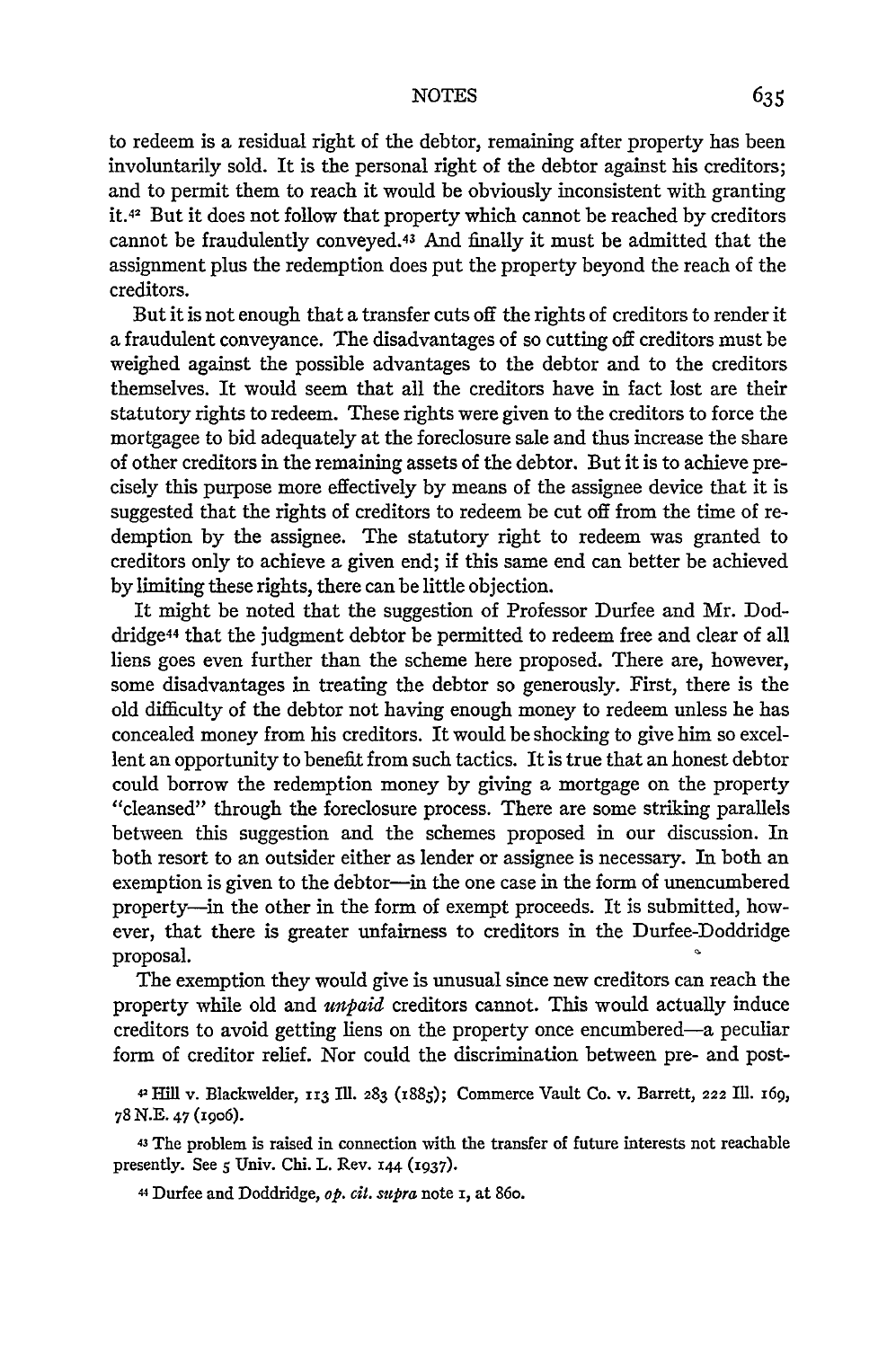redemption creditors be cured **by** making the property exempt from both since such an exemption is obviously absurd. It must be admitted that exempting the proceeds from the assignment, as herein suggested, has some of the same quality but limits on the amount of the exemption could be easily imposed. It must be remembered however that under either scheme it is not intended that such redemption actually take place. The unfair advantage is offered to the debtor only to induce the creditor to bid adequately at the original sale. **If** the statute works *as intended* the debtor will never actually enjoy this advantage.

Some limitation must be put on the use of the assignment device **by** the foreclosing creditors. Traditional rules against clogging the equity of redemption would prevent a contract to assign or an assignment prior to foreclosure.45 There remains the possibility that the foreclosing creditor may safely bid low at the sale relying on his ability to reach the debtor first and secure an assignment. The debtor may not realize the strength of his bargaining position and, even if informed, may prefer the exempted proceeds to cutting down the deficiency, especially if bankruptcy is imminent. To protect the uninformed debtor or to protect the share of the other creditors in the unmortgaged assets, it is suggested that the foreclosing creditor be permitted to obtain an assignment only on condition of his waiving the deficiency judgment.

**VI**

The problems of assignment have been most widely discussed in connection with the reorganization of bond issues. Two factors distinguish this situation from that heretofore discussed. First, the beneficial interest in the mortgage is held **by** many people, and second, the mortgagor is generally incorporated. As a result of the first factor we no longer have the single mortgagee bidding in at his own sale. Where all the bondholders do not agree to buy at the sale, the problem of paying off the dissenters arises and the bid assumes additional significance. As before, the bid serves to determine the extent to which the land goes to pay the debt; its additional function is to determine the cash distributive share of the dissenters. It is now old learning that the higher the bid, the more difficult it is to reorganize since the amount of cash that must be raised to pay off each dissenter increases and what is more serious the number of dissenters increases.46 The reorganizers have thus far solved their dilemma **by** a resort to the assignment devices to achieve a so-called "quick redemption."47 Generally, the assignment is procured **by** waiving the deficiency and **by** giving cash or securities to the mortgagor or the old stockholders. Under the suggested

**45 Jennings v. Ward, 2 Vern. 520 (1705); Wyman, The Clog on the Equity of Redemption, 21 Harv. L. Rev. 459 (19o8). Under § i8a of the Illinois statute a corporation can waive its statutory right.**

**46 Katz, The Protection of Minority Bondholders in Foreclosures and Receiverships, 3 Univ. Chi. L. Rev., 517, 524-32 (1936).**

*47 Id.* **at 541.**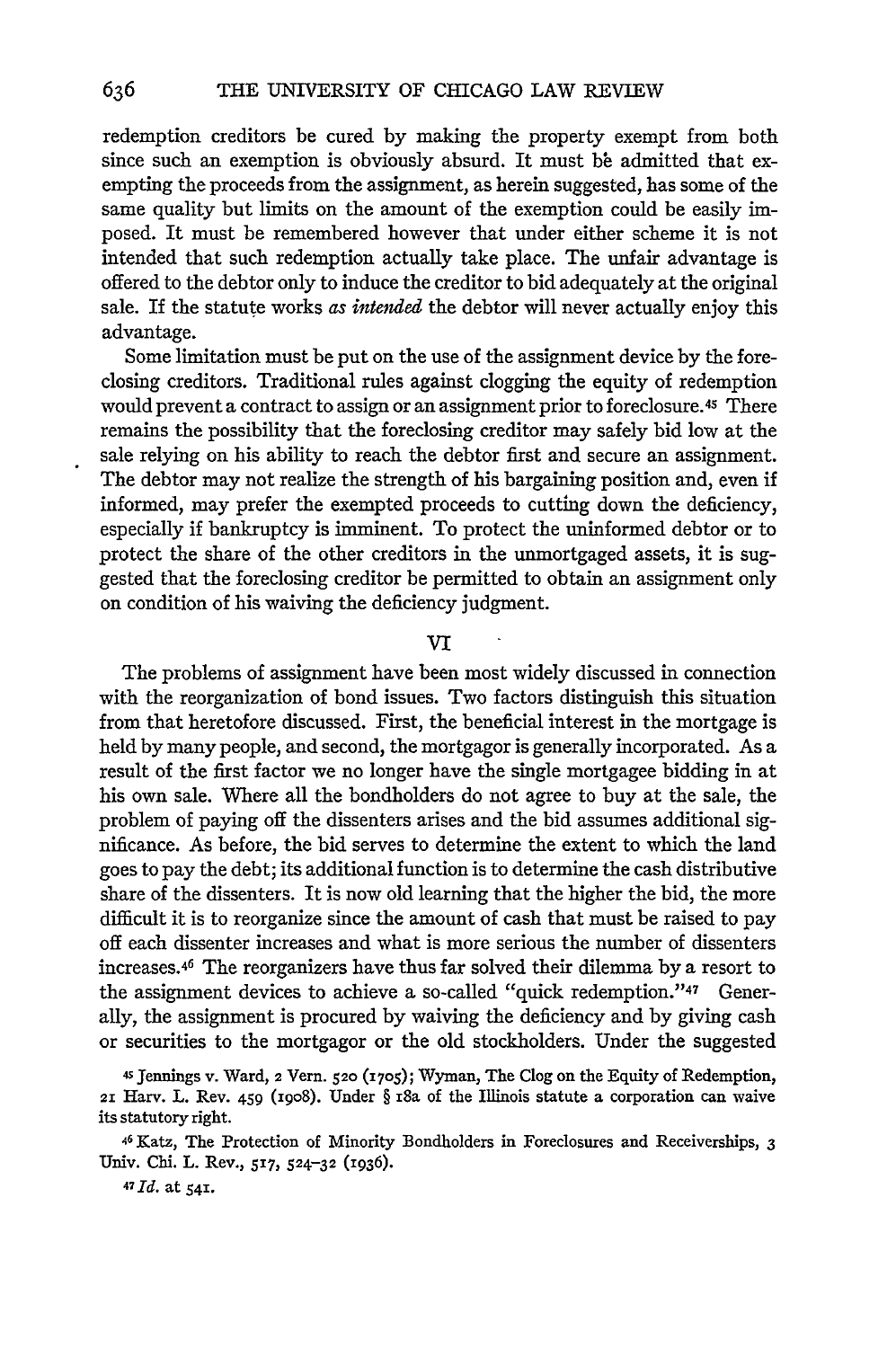reinforcement of the assignment device, $4^8$  the quick redemption would be even more effective because junior lienors who did not file cross-bills would be cut off. Paradoxically, then, the assignee device which operated in the ordinary mortgage case to force a high bid is used here to protect a low bid. Encouraging the low bid here is not, however, impolitic so long as the assignment is conditioned on a waiver of the deficiency, as suggested above.49 Where the debtor is a corporation the waiver of the deficiency, it might be noted, serves only to protect the share of other creditors in the unmortgaged assets. But the low bid does have a disadvantage since the deficiencies of the dissenters, measured by the low bid, will remain.

The transfer of the equity by the corporation and the payment to the stockholders have been frequently called a fraudulent conveyance.<sup>50</sup> But it is submitted that this is no more a fraudulent conveyance than is a transfer of the right to redeem to an outsider. In this latter case the justification for cutting off the creditor's rights by the transfer was to provide a threat to the mortgagee and to compel him to bid in his debt. In the present case the creditors are similarly protected by the waiver of the deficiency. Further, the payment to the stockholders may be explained as necessary to obtain the assignment since they are not interested in the deficiency against a corporate debtor. This corresponds to making the proceeds exempt in the case of the simple mortgage as suggested.

The objections to the assignment device as used in reorganization cases arise not because it is unfair to the dissenting bondholders and other creditors but because it puts an uneconomical burden on the bondholders who are reorganizing. It is not unfair to other creditors as long as the deficiency is waived (but it must be remembered that the deficiency of the dissenters is not waived); it is not unfair to the dissenters so long as the opportunity to participate in a fair plan is given. $51$  But it is unfair to make reorganization feasible to the sal-

#### **<sup>48</sup>**P. 634 *supra.* 49 P. **636** *supra.*

**so** Levi and Moore, Bankruptcy and Reorganization: A Survey of Changes, **5** Univ. Chi. L. Rev., 1,232 (1938); and see First Nat'l Bank of Chicago v. Bryn Mawr Beach Bldg. Corp., **315** Il. 409, 6 N.E. (2d) 654 (i937); noted 4 Univ. Chi. L. Rev. **675** (i937). Since under the assignment device the stockholders are given something before intervening creditors are paid, it might be thought that the doctrine usually associated with Northern Pacific Ry. v. Boyd, **228** U.S. 482 **(1913)** would render participation by the stockholders bad. The *Boyd* case has been variously explained. Levi and Moore, *op. cit. supra* note **50, 233-236** and note 151. But it probably reduces to the notion that value always being guess-work, it is fairer and safer to give the superior class a chance to enjoy any advantage arising from the property ahead of the inferior class. There is, however, no way of offering unsecured creditors a first chance at selling the corporation's redemption right. The payment by the bondholders to the stockholders is necessary to carry out the reorganization. A requirement that they also pay the intervening creditors would simply irrationally increase the amount of "blood money" they now have to pay because of the strategic position the present statute gives the stockholders.

*s'* Forcing the dissenter into **i** "fair" plan is only fair to him **if** liquidation is not a genuine alternative to reorganization. But if liquidation is feasible, he has as much right to force